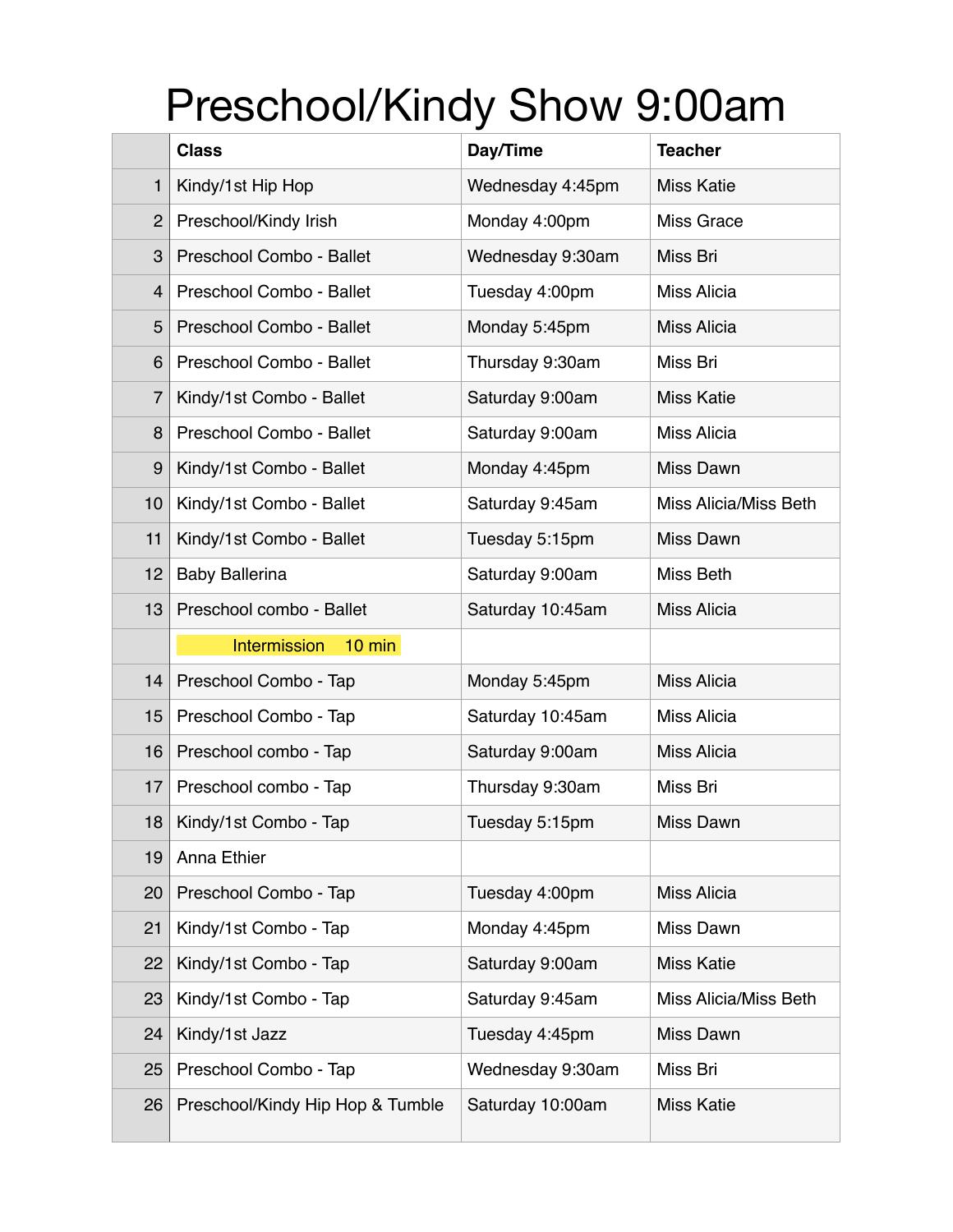## Blue/Purple/Pink/Maroon/Green 11:30am Show

|              | <b>Class</b>              | Day/Time         | <b>Teacher</b>         |
|--------------|---------------------------|------------------|------------------------|
| 1            | Junior Tap Team           |                  | Miss Bri               |
| $\mathbf{2}$ | <b>Blue Ballet</b>        | Monday 4:45pm    | Miss Beth              |
| 3            | <b>Purple Ballet</b>      | Tuesday 4:00pm   | Miss Dawn              |
| 4            | Pink Tap                  | Monday 6:15pm    | <b>Miss Katie</b>      |
| 5            | Maroon Tap                | Thursday 5:00pm  | Miss Angelina          |
| 6            | Green Jazz                | Thursday 4:00pm  | Miss Angelina          |
| 7            | Gabby                     |                  | Miss Bri               |
| 8            | <b>Musical Theater</b>    | Thursday 6:00pm  | Miss Jen               |
| 9            | Pink/Maroon Hip Hop       | Wednesday 5:30pm | <b>Miss Katie</b>      |
| 10           | Madison P. Solo           |                  | <b>Miss Celine</b>     |
| 11           | <b>Blue/Purple Ballet</b> | Saturday 10:45am | <b>Miss Beth</b>       |
| 12           | Opal Jazz Team            |                  | Miss Bri               |
| 13           | Lily S. Solo              |                  | Miss Bri               |
| 14           | Sequins Jazz Team         |                  | Miss Bri               |
| 15           | Ada                       |                  | Miss Bri               |
| 16           | Maroon Jazz               | Thursday 5:00pm  | Miss Angelina          |
| 17           | Purple Tap                | Tuesday 4:45pm   | <b>Miss Katie</b>      |
| 18           | Green Tap                 | Thursday 4:00pm  | Miss Angelina          |
| 19           | <b>Blue Jazz</b>          | Tuesday 4:00pm   | <b>Miss Dawn</b>       |
| 20           | <b>Maroon Ballet</b>      | Thursday 6:30pm  | Miss Beth              |
| 21           | <b>Pink Lyrical</b>       | Tuesday 5:00pm   | Miss Grace & Miss Lily |
| 22           | Irish $1/2$               | Thursday 4:00pm  | <b>Miss Kristin</b>    |
| 23           | Grace D Solo              |                  | Miss Bri               |
| 24           | Madison & Lily Duo        |                  | Miss Bri               |
| 25           | <b>Blue/Purple Jazz</b>   | Saturday 11:30am | <b>Miss Katie</b>      |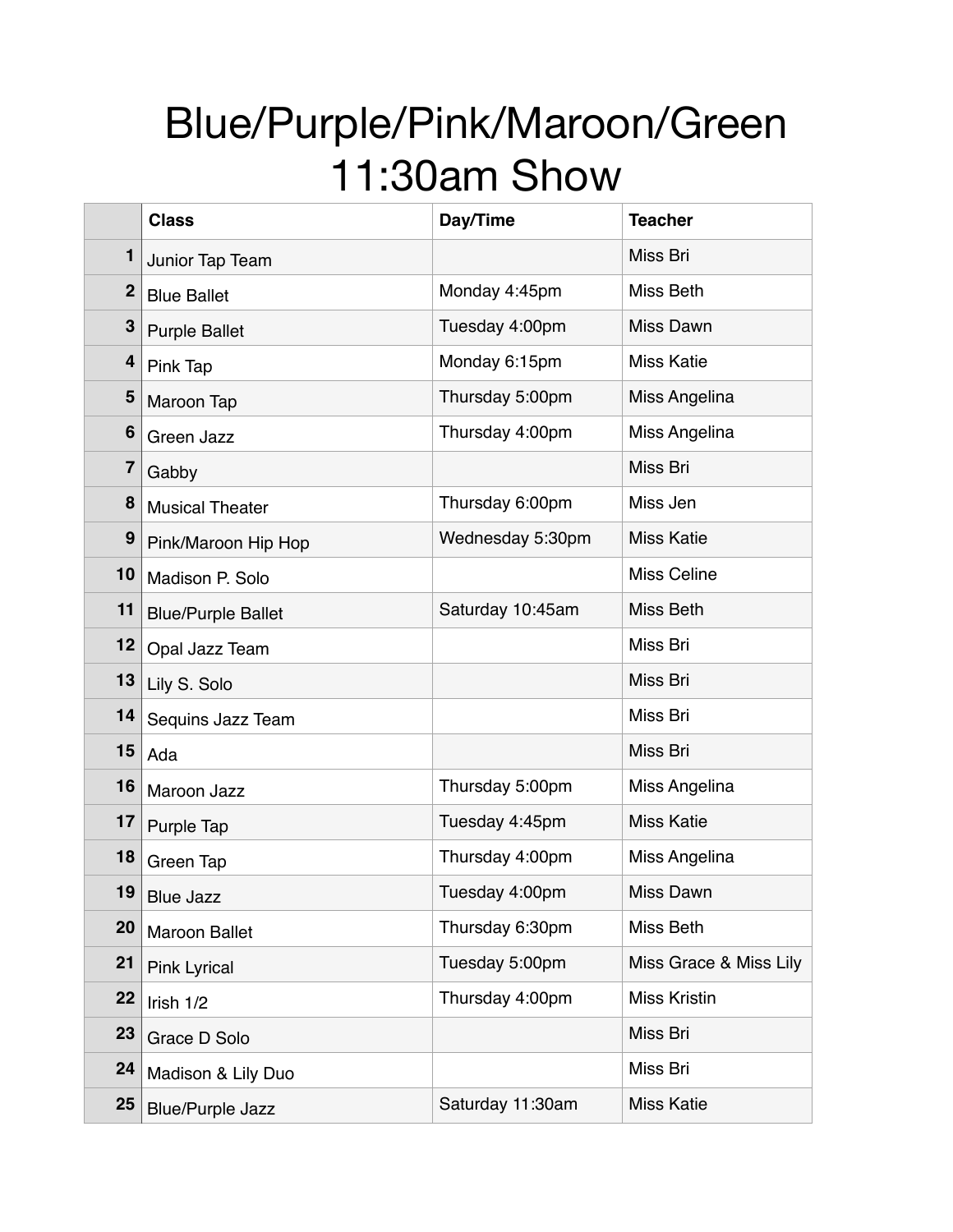| 26 | Elise F. Tap Solo              |                  | Miss Bri            |
|----|--------------------------------|------------------|---------------------|
| 27 | Maroon/Green Lyrical           | Tuesday 6:15pm   | Miss Dawn           |
|    | Intermission                   |                  |                     |
| 28 | Junior Lyrical Team            |                  | Miss Bri            |
| 29 | Purple Jazz                    | Tuesday 4:45pm   | <b>Miss Katie</b>   |
| 30 | <b>Blue Tap</b>                | Monday 4:00pm    | Miss Dawn           |
| 31 | Gabby & Madison                |                  | Miss Bri            |
| 32 | <b>Pink Ballet</b>             | Monday 5:30pm    | Miss Beth           |
| 33 | <b>Irish Hardshoe</b>          | Thursday 4:45pm  | <b>Miss Kristin</b> |
| 34 | Petite Jazz Team               |                  | Miss Bri            |
| 35 | Crystals Jazz                  |                  | Miss Bri            |
| 36 | <b>Green Ballet</b>            | Thursday 5:00pm  | Miss Beth           |
| 37 | <b>Blue/Purple Hip Hop Sat</b> | Saturday 10:00am | Miss Sam            |
| 38 | Riley                          |                  | Miss Bri            |
| 39 | Junior HH Team                 |                  | <b>Miss Celine</b>  |
| 40 | Victoria Solo                  |                  | Miss Kathy          |
| 41 | <b>Emily Solo</b>              |                  | Miss Bri            |
| 42 | <b>Tap Line</b>                |                  | Miss Bri            |
| 43 | <b>Blue/Purple Hip Hop Wed</b> | Wednesday 4:00pm | <b>Miss Celine</b>  |
| 44 | Pink Jazz                      | Monday 6:15pm    | <b>Miss Katie</b>   |
| 45 | Ella B                         |                  | Miss Kathy          |
| 46 | Teen Hip Hop                   |                  | Miss Celine         |
| 47 | <b>Blue/Purple Tap</b>         | Saturday 11:30am | <b>Miss Katie</b>   |
| 48 | Ruth, Sarah, Cora              |                  | Miss Kathy          |
| 49 | <b>Chloe Cook Solo</b>         |                  | Miss Beth           |
| 50 | Red/Green Hip Hop              | Wednesday 5:30pm | Miss Celine         |
| 51 | Acro Team                      |                  | Miss Bri            |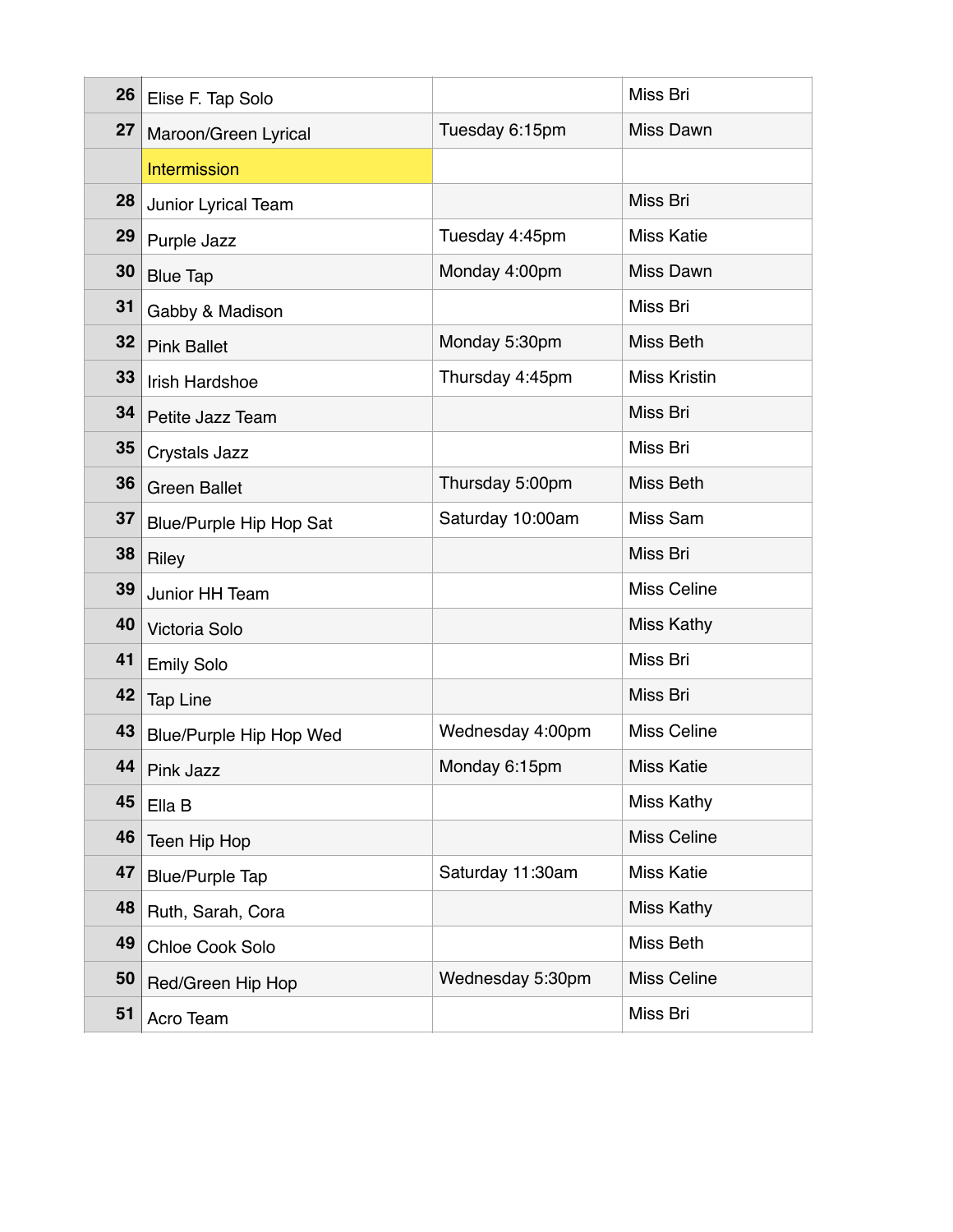## **Red/Gray/Peach 3:00pm Show**

|                         | <b>Class</b>            | Day/Time         | <b>Teacher</b>        |
|-------------------------|-------------------------|------------------|-----------------------|
| 1                       | Acro Team               |                  |                       |
| $\mathbf 2$             | Elise Tap               |                  |                       |
| $\mathbf 3$             | Grace Jazz              |                  |                       |
| 4                       | Gianna G                |                  |                       |
| 5                       | Green/Red Hip Hop       | Wednesday 5:30pm | <b>Miss Celine</b>    |
| 6                       | Gabby - Lyrical         |                  |                       |
| $\overline{\mathbf{7}}$ | Peach Lyrical           | Tuesday 5:30pm   | Miss Bri              |
| 8                       | Ada                     |                  |                       |
| 9                       | <b>Gray Lyrical</b>     | Monday 6:30pm    | <b>Miss Beth</b>      |
| 10                      | Teen Hip Hop            |                  |                       |
| 11                      | Senior Jazz             |                  |                       |
| 12                      | Sophia                  |                  |                       |
| 13                      | Abbey                   |                  |                       |
| 14                      | Ruby Team               |                  |                       |
| 15                      | Lydia Lyrical           |                  |                       |
| 16                      | Ella                    |                  |                       |
| 17                      | Gabby & Madison         |                  |                       |
| 18                      | Riley                   |                  |                       |
| 19                      | Irish 3/4               | Thursday 6:00pm  | <b>Miss Kristin</b>   |
| 20                      | <b>Tap Line</b>         |                  |                       |
| 21                      | Emily                   |                  |                       |
| 22                      | Sydney                  |                  |                       |
| 23                      | <b>Adult Tap</b>        | Tuesday 5:30pm   | Miss Brenda           |
| 24                      | Red/GrayPeach Ballet    | Monday 7:00pm    | Miss Dawn & Miss Beth |
|                         | 5 Minute Costume Change |                  |                       |
| 25                      | Senior Lyrical          |                  |                       |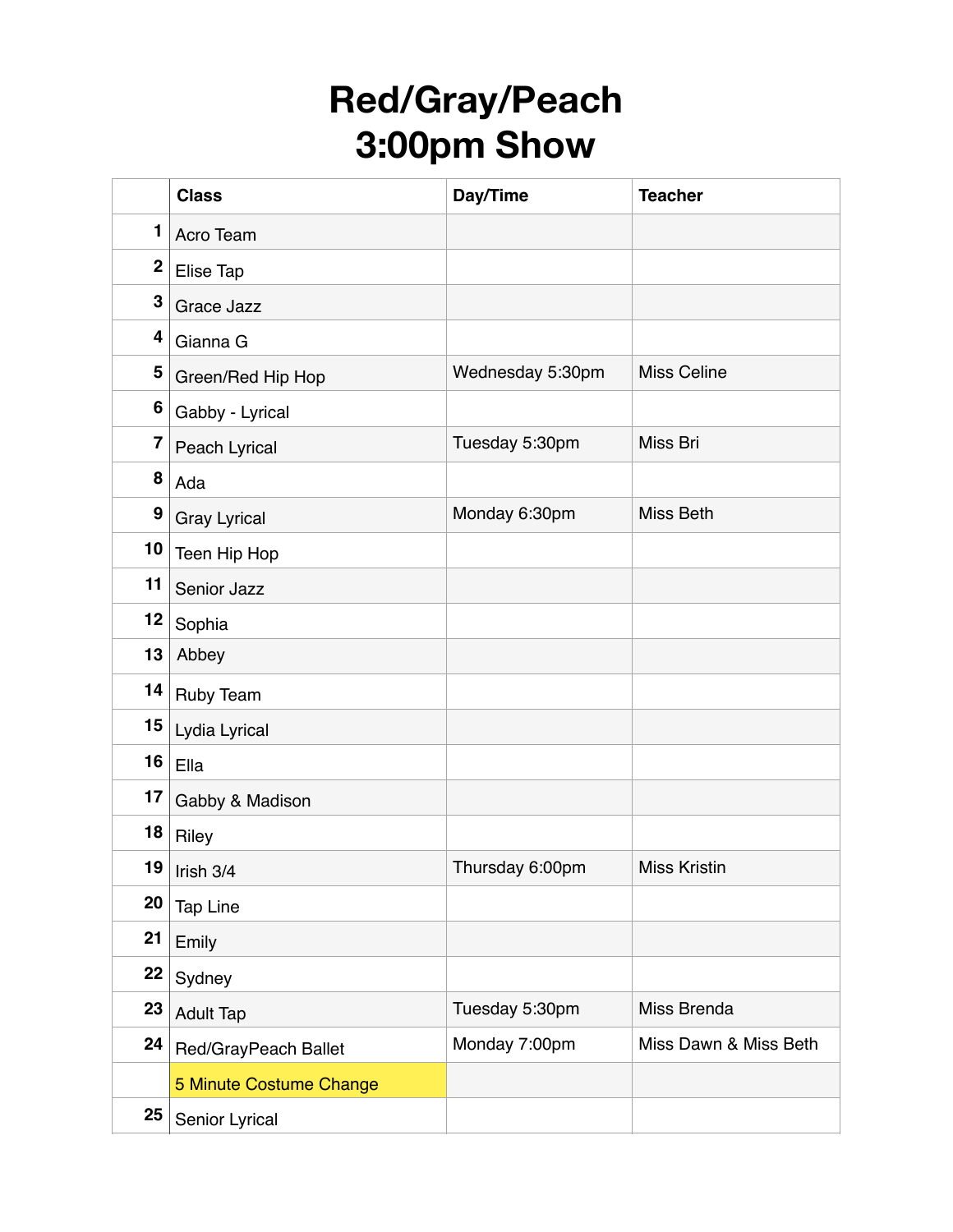| 26 | Gray Jazz                  | Monday 5:45pm   | <b>Miss Dawn</b> |
|----|----------------------------|-----------------|------------------|
| 27 | Gabby/Ada/Riley            |                 |                  |
| 28 | Alana & Sophia             |                 |                  |
| 29 | <b>Grace Lyrical</b>       |                 |                  |
| 30 | Elise Lyrical              |                 |                  |
| 31 | Teen Tap Team              |                 |                  |
| 32 | Camryn                     |                 |                  |
| 33 | Lydia Jazz                 |                 |                  |
| 34 | Donna                      |                 |                  |
| 35 | Ada                        |                 |                  |
| 36 | Peach Jazz                 | Tuesday 5:30pm  | Miss Bri         |
| 37 | Amira                      |                 |                  |
| 38 | Eliza                      |                 |                  |
| 39 | Red/Gray/Peach Tap         | Tuesday 6:30pm  | Miss Bri         |
|    | Intermission               |                 |                  |
| 40 | <b>Senior Contemporary</b> |                 |                  |
| 41 | Steven, Sophia, Anna       |                 |                  |
| 42 | Paris                      |                 |                  |
| 43 | Grace & Elise              |                 |                  |
| 44 | $ $ Lily B                 |                 |                  |
| 45 | <b>Teen Lyrical Team</b>   |                 |                  |
| 46 | Genevieve                  |                 |                  |
| 47 | Chloe                      |                 |                  |
| 48 | <b>Emerald Jazz</b>        |                 |                  |
| 49 | Emily & Alana              |                 |                  |
| 50 | Red/Gray Contemporary      | Thursday 6:00pm | Miss Eliza       |
| 51 | Gabby - Musical Theater    |                 |                  |
| 52 | Ashley                     |                 |                  |
| 53 | Senior HH Team             |                 |                  |
| 54 | Paige                      |                 |                  |